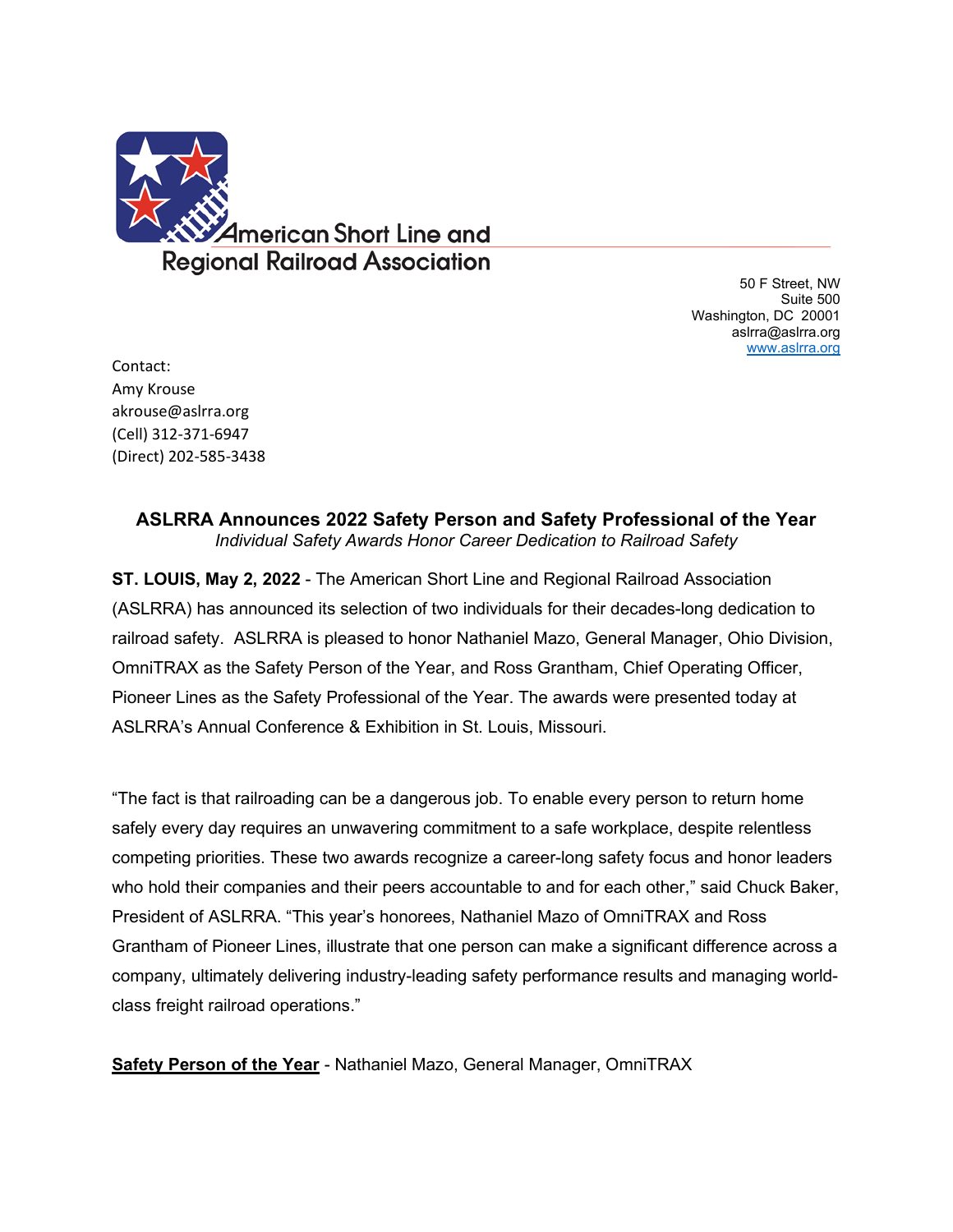As the General Manager of four OmniTRAX properties (Cleveland & Cuyahoga Railroad – CCRL, Cleveland Harbor Belt Railroad - CHB, Northern Ohio & Western Railroad - NOW, and the Newburg & South Shore Railroad – NSR), Nathaniel Mazo has exhibited a high degree of safety awareness, acknowledging that while safety compliance is of paramount importance, a strong safety culture driven from the top is imperative. He instituted regional safety programs designed to ensure that employees understand the safety goals of the company, including training employees on work rules compliance, defining and implementing new employee training, supporting locomotive engineer certification and training, and expanding operational testing for all employees.

"As General Manager, he has developed an operating philosophy of open and constant communications in the workplace including conducting daily safety meetings. One of the steps Nate took because of these meetings was to establish a Regional Safety Committee that focuses on maintaining safe operations and looking for ways to improve on an already very safe environment. He is a hands-on type of person who takes a personal interest in the well-being of the associates on his team, and leads by example," said Dean Piacente, CEO, OmniTRAX.

As a result of Mazo's leadership, in 2021, his railroads exceeded OmniTRAX's key metrics in Operations, Safety, and Finance, while delivering exceptional safety results: NSR - 24 years injury free; NOW - 5 years injury free; CHB - 3 years injury free; and CCRL - 3 years injury free.

In Mazo's nomination form, colleagues from many areas of OmniTRAX shared their experiences.

"In the three years I've spent working with Nate, he has always been a source of honesty and knowledge. He willingly helps where needed and is a vital member of our leadership team. He runs four railroads safely and efficiently and consistently exceeds key metrics. I am extremely proud to have Nate in the OmniTRAX family and am very happy to have developed a friendship along the way," said Bob Ellman, Regional Vice President of Operations for the North Region.

Ellman also notes that even as a General Manager, Mr. Mazo is proficient and current in almost all crafts.

Scott Remington, VP of Safety for OmniTRAX shared, "Nate takes complete ownership of safety in his region and demonstrates our most important core value of safety. What truly sets him apart from others in the industry is the level of engagement with his employees. He spends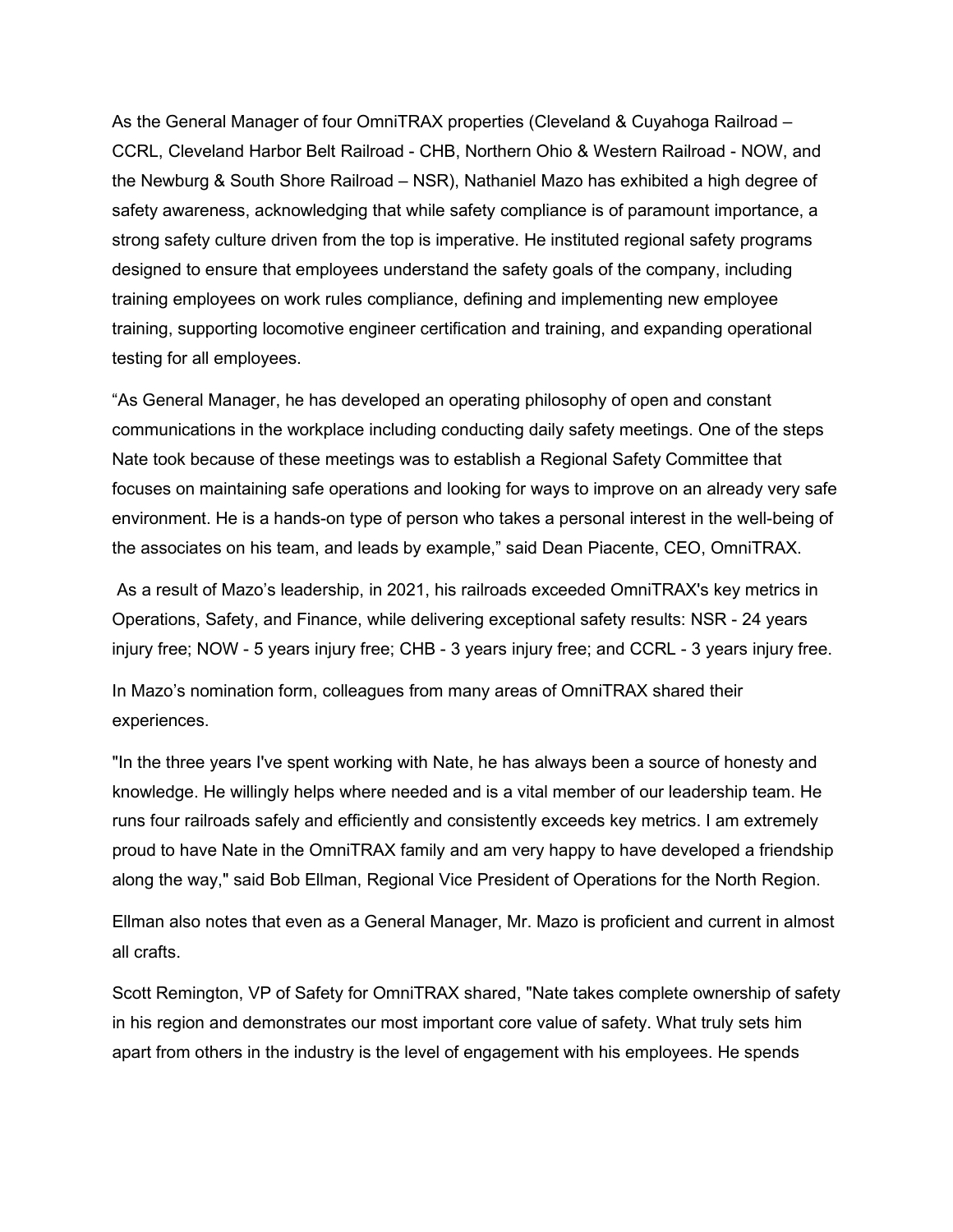countless hours in the field teaching and coaching his employees. His dedication has set the example with zero personal injuries, not an easy feat in the railroad industry."

Mr. Mazo is an active volunteer for The Hungry Network of Greater Cleveland, a consortium of 74 hunger centers strategically located throughout Cuyahoga County, feeding 40,000 people each month through a network of neighborhood-based food pantries and hot meal sites.

**Safety Professional of the Year** – Ross Grantham, Chief Operating Officer, Pioneer Lines

When Ross Grantham arrived at Pioneer Lines in 2019, he faced an injury frequency rate of 15.96 per 200,000 employee on-duty hours – an unacceptable statistic. Grantham got to work quickly to transform the safety culture. In the first year, Mr. Grantham led the Pioneer team with an emphasis on empowerment, communication, and accountability. He encouraged employees to recognize and report unsafe conditions, communicate quickly and transparently across the company, and commit to excellence in safety practices. He developed a Pioneer Safety Statement, stood up a Safety Department, and following safety audits on each railroad, implemented Safety Action Plans. In his first year as COO, Pioneer's reportable incidents decreased by 50% and there were zero reportable human factor incidents.

Mr. Grantham's servant-leader philosophy, and his unwavering focus on mentoring talent and putting the needs of employees first, empowered Pioneer managers to perform at their best.

General Managers on the Pioneer Lines team affirmed that Mr. Grantham's approach has made a tremendous difference.

"Ross didn't come on board and immediately command new rules and orders. He took time to listen to our needs, and then provided us with the tools necessary to do our jobs. He coached me through a number of tough conversations and helped me recognize these were driving us towards a better and safer workplace. He is a great leader, and he makes me do better," said Billy Chitwood, Southern Region General Manager.

Brent Lofton, Central Region General Manager shared, "He came in with a lot of energy and provided us with a structure around safety that hadn't existed before. He cleaned up the rule books, put a safety action plan in place, and provided the safety structure that led to accountability for the Pioneer Team. Ultimately, that resulted in more focus on safety and better performance."